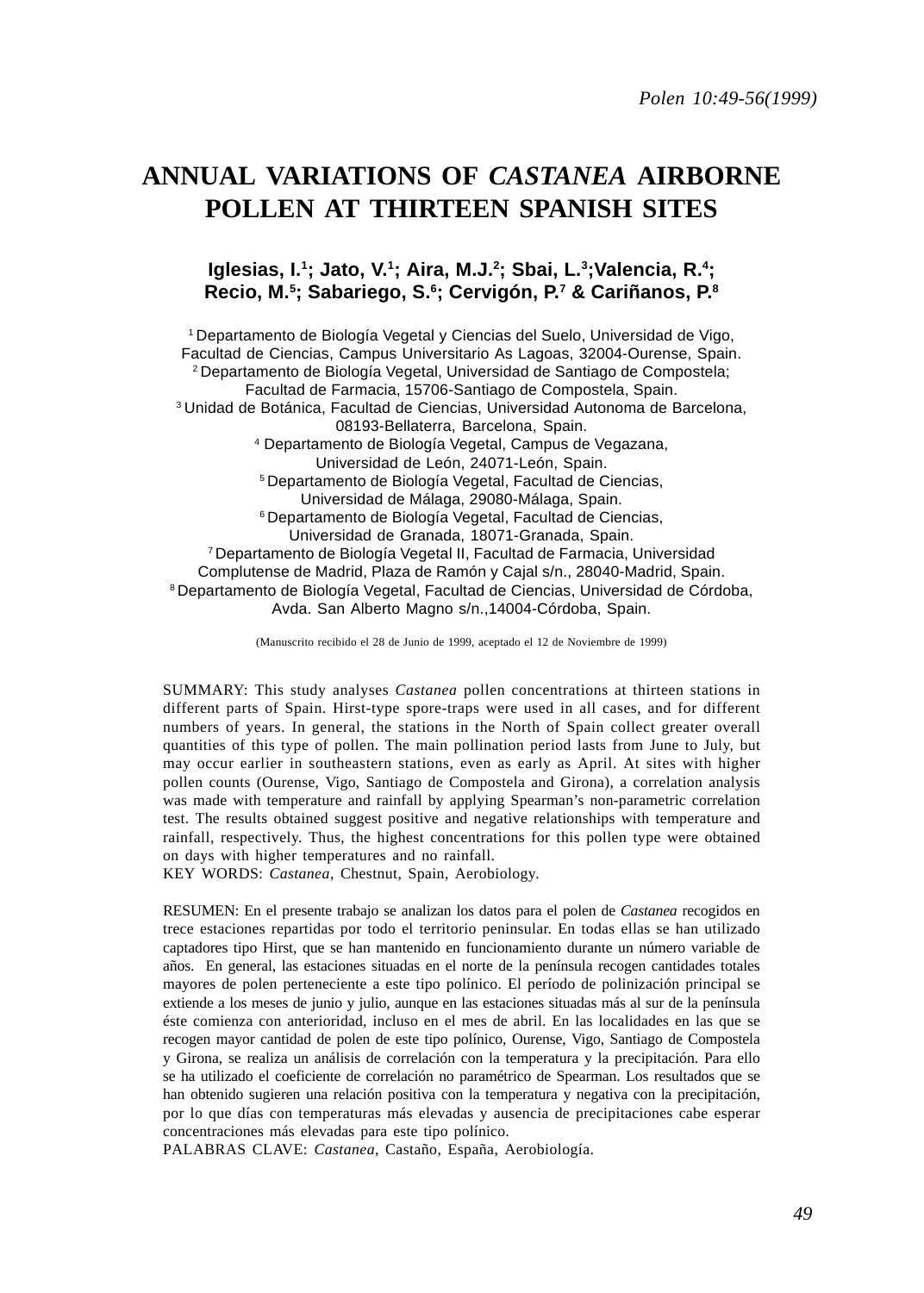## **INTRODUCTION**

The *Castanea* pollen type includes only one genus with two species, *Castanea sativa* Miller, with wide representation, and *Castanea crenata* Siebold Zucc. introduced and cultivated for its resistance to *Phytophtora* infection. These are great character trees. Their bark cracks lengthways in ripe types. Male flowers form catkins, 13-30 cm in length and 5-7 mm in diameter, which are green when ripe and yellow during the flowering period. The fruit is a dark brown and contains a shiny nut 2.5-4 cm.

In terms of morphology, these pollen are small grains,  $P$  14-15 / E 9-11  $\mu$ m, with three ectoapertures (colpus) and three endoapertures (pore) located in the equator. The exine is thin, approximately 1-2 µm thick, and the surface is rugulate. It has been classified as an allergen by MONSERRAT (1953), SAENZ (1978), HALSE (1984) and DOMINGUEZ *et al*. (1984). Allergenic diseases induced by *Castanea* pollen have been reported by various authors (LAURENT *et al*., 1993, CARAMIELLO & GALLESIO, 1987 and ICKOVIC & THIBA-UDON, 1991).

In terms of ideal weather conditions, the chestnut is not a very demanding tree and can survive in mild maritime weather conditions, both Briton type and Pyrenaic type, as well as in Mediterranean or continental conditions. The most adverse growth conditions are cold weather and drought. In bioclimatological terms, the chestnuts are found at altitude below 1200 m, and grow well in wet, moist and moist Mediterranean conditions. The frost-free period must be less than 300 days a year. This tree can therefore be found on plains, hills and middle mountains, close to supra-Mediterranean and sub-Atlantic areas. In more Mediterranean locations, it is perfectly adapted to shady areas, protected from dry summer weather. In areas with a greater Atlantic influence, it prefers northern slopes.

The chestnut is not a lime species, although it can grow on poor ground. Ideally, this should be fertile, light, deep, well-drained soil, with low active limestone content, rich in K and with a reduced acid pH (BOURGEOIS, 1992), common characteristics which predominate in siliceous areas with granite or derivative sands from the destruction of schists or gneiss.

In Spain, chestnut can be found in Galicia, on the Cantabrian coast, in high and milder valleys in Galician, Asturian and Cantabrian mountain ranges and in the Western Pyrenees to the Mediterranean coast, where it forms small groups on the Penibaetic mountains in Málaga and Granada. In western Spain, the chestnut can be found in many places between La Coruña and Huelva, thanks to the mild zones influenced by the Atlantic Ocean. In central Spain, the chestnut appears in Cáceres, Salamanca and Avila, up to the Sierra of Gredos (VIETIEZ, 1996). The study area is very extensive, with climatological and phytogeographical differences between the north and south of the Iberian Peninsula. The individual characteristics of different cities have been studied by BELMONTE *et al*. (1995), CABE-ZUDO (1995), FERNÁNDEZ & VALENCIA (1995), IGLESIAS *et al*. (1995) and GUTIE-RREZ & NAVARRO (1998).

## **MATERIALS AND METHODS**

The results from thirteen locations were analyzed; nine of these were in the North of Spain (Galicia, Cataluña, Castilla-León and Madrid) and the other four in Andalucia.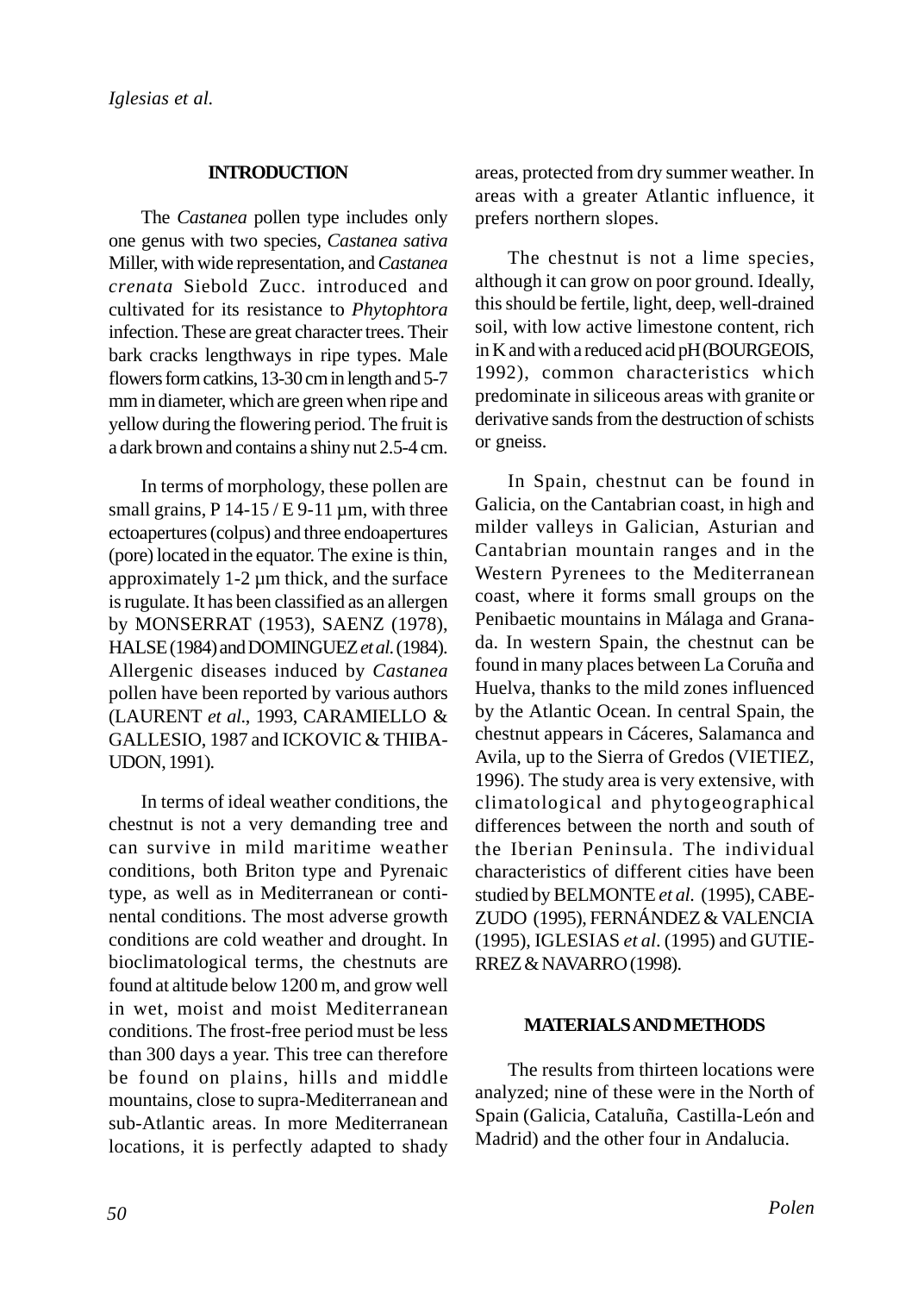In order to determine the main pollination period, the curve for the accumulated period was obtained, and the inflexion points of each curve taken as the start and end of said period. (PATHIRANE, 1975).

The dates for each sample point were determined for the different groups belonging to the REA (Spanish Aerobiology Network). The same method was applied for all groups and samples taken over seven days using a Hirst-type spore trap. The preparation and handling of samples was the same for all groups, in accordance with the instructions provided by DOMÍNGUEZ *et al*. (1991).

### **RESULTS AND DISCUSSION**

Prior to examining the values for each of the thirteen locations, the northern cities (Ourense, Santiago de Compostela, Vigo and Girona) were known to have the greatest concentrations of this pollen. Table 1 shows that in 1993 Ourense presented the highest Castanea pollen count (1392 grains/m<sup>3</sup>) of all the cities and years studied. In Santiago de Compostela, total counts were higher than 1000 grains/m3 in 1993, 1997 and 1998. This was also the case in Girona in 1996. Counts for central Spain (León or Madrid) were lower −only 300 grains/m3 in 1996− in 1998.

In northeastern Spain, values ranged between 254 grains/ $m<sup>3</sup>$  in 1994 and 104 grains/ $m<sup>3</sup>$ in Barcelona. High concentrations were recorded in Lleida, with only two sampling years.

In the other cities, counts were much lower, with few counts over 100 grains/m<sup>3</sup>; this was the case in Granada in 1993 and 1994, and in Málaga in 1996 and 1997. Another striking result was the total pollen count in Estepona in 1997, which reached 536 grains/m<sup>3</sup>.

| <b>Locations</b> | 1992 | 1993 | 1994 | 1995 | 1996 | 1997 | 1998 | mean |
|------------------|------|------|------|------|------|------|------|------|
| <b>Ourense</b>   | 417  | 1392 | 982  | 897  | 1040 | 672  | 590  | 855  |
| <b>Santiago</b>  |      | 1031 | 986  | 595  | 255  | 1017 | 1041 | 821  |
| <b>Vigo</b>      |      |      |      | 580  | 870  | 586  | 823  | 715  |
| Girona           |      |      |      |      | 1002 | 411  | 599  | 671  |
| <b>Estepona</b>  |      |      |      | 193  | 195  | 536  |      | 308  |
| <b>Tarragona</b> |      |      |      |      | 466  | 146  | 154  | 255  |
| León             |      |      | 81   | 90   | 322  | 203  | 224  | 184  |
| <b>Barcelona</b> |      |      | 254  | 159  | 204  | 104  | 193  | 183  |
| <b>Madrid</b>    |      |      | 95   | 79   | 147  | 110  | 331  | 152  |
| Lleida           |      |      |      |      | 150  |      | 106  | 128  |
| Málaga           | 33   | 65   | 92   | 89   | 161  | 142  | 59   | 92   |
| Granada          | 56   | 120  | 181  | 36   | 31   | 22   | 31   | 68   |
| Córdoba          |      | 6    | 6    | 8    | 80   | 32   | 19   | 31   |

**TABLE 1.** Total pollen counts at the different locations during the study period. The last column shows the mean count for each location. In each case, the number of years is different.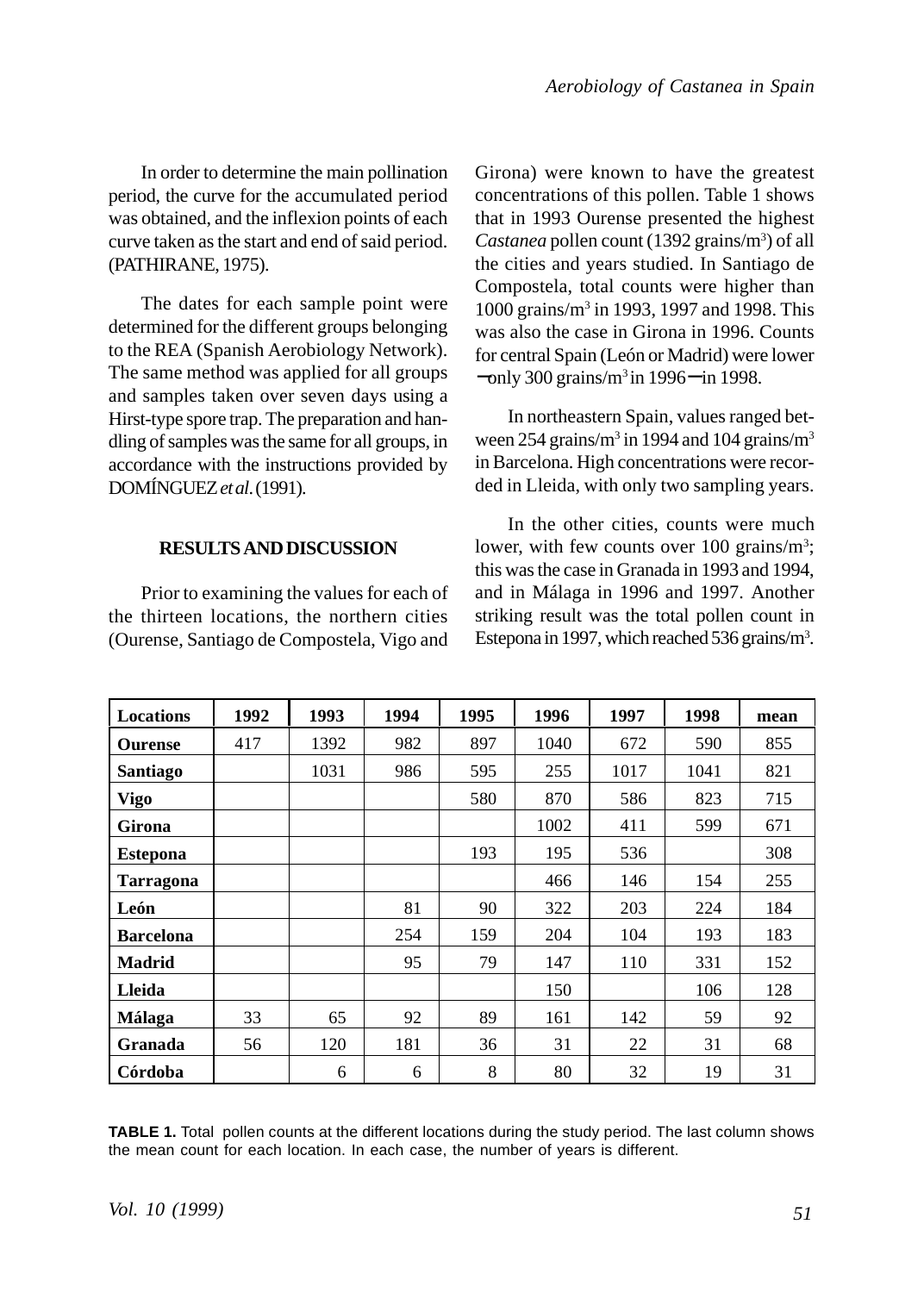*Iglesias et al.*



**FIGURE 1.** Mean period obtained during the year studied. the dates are represented in the horizontal axis, and the daily average pollen concentration (pollen grains/ $m<sup>3</sup>$ ) in the vertical axis.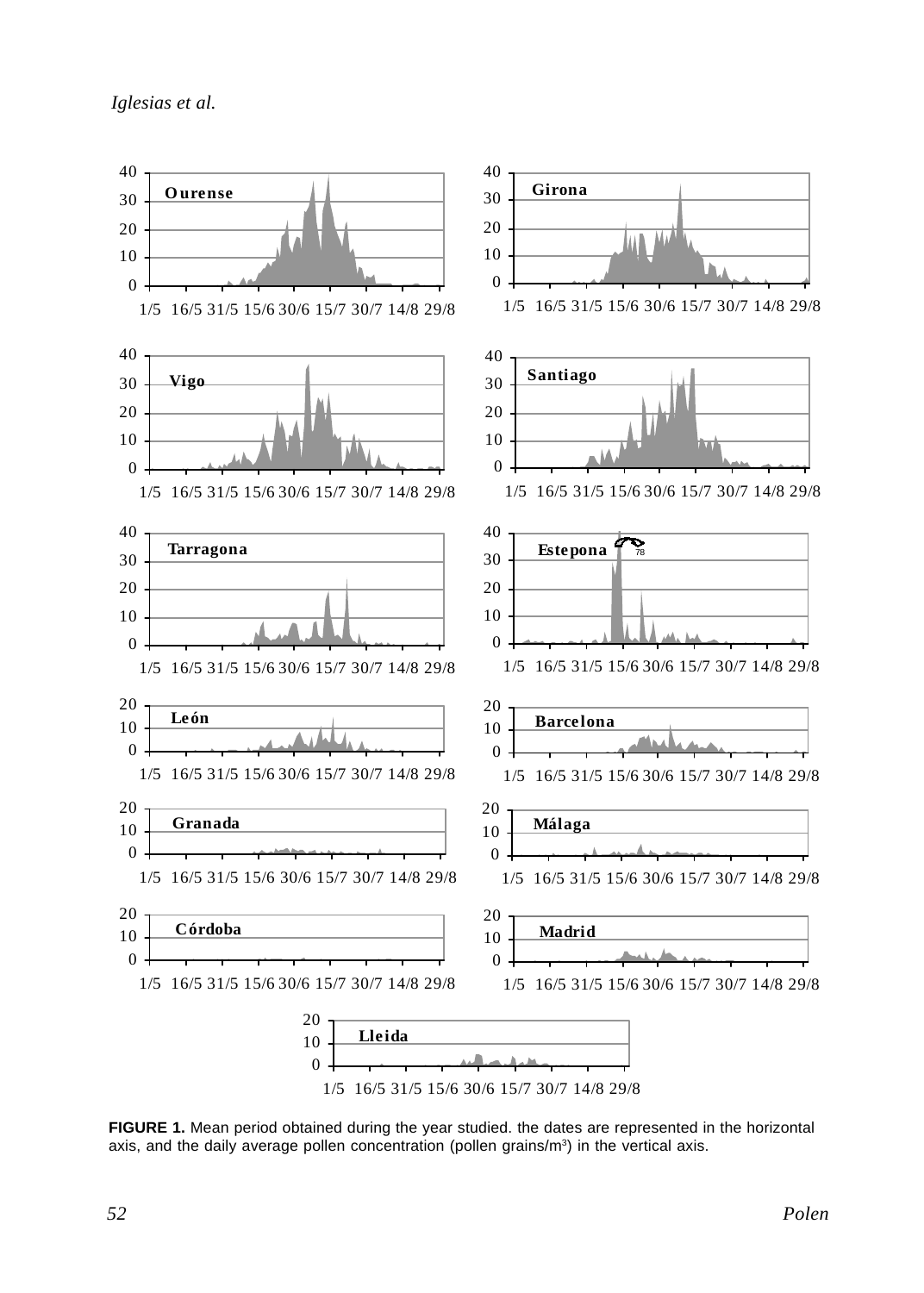| <b>Sites</b>     | <b>Years</b>                                         | <b>MPP</b>                                                                                                                    | Max                                           | <b>Dates</b>                                                                    |
|------------------|------------------------------------------------------|-------------------------------------------------------------------------------------------------------------------------------|-----------------------------------------------|---------------------------------------------------------------------------------|
| <b>Ourense</b>   | 1992<br>1993<br>1994<br>1995<br>1996<br>1997<br>1998 | 20-6/26-7<br>$20 - 6/04 - 8$<br>$18-6/21-7$<br>$14 - 6/25 - 7$<br>23-6/28-7<br>$07 - 6/21 - 7$<br>$25 - 6/03 - 8$             | 71<br>78<br>77<br>71<br>67<br>86<br>55        | $14-7$<br>$08-7$<br>$13 - 7$<br>25-6<br>$13 - 7$<br>$04-7$<br>$10-7$            |
| Vigo             | 1995<br>1996<br>1997<br>1998                         | 05-6/14-7<br>$22 - 6/31 - 7$<br>$03 - 6/19 - 7$<br>$15 - 6/15 - 8$                                                            | $^{50}_{71}$<br>102<br>77                     | $^{22-6}_{11-7}$<br>$06-7$<br>14-7                                              |
| Santiago         | 1993<br>1994<br>1995<br>1996<br>1997<br>1998         | 23-6/26-7<br>$21 - 6/23 - 7$<br>15-6/26-7<br>23-6/27-7<br>$06 - 6/15 - 7$<br>$14 - 6/01 - 8$                                  | $\frac{123}{130}$<br>77<br>16<br>70<br>81     | $13 - 7$<br>$05 - 7$<br>$23-6$<br>$14-7$<br>$17-6$<br>$04 - 7$                  |
| Girona           | 1996<br>1997<br>1998                                 | 11-6/28-7<br>$02 - 6/07 - 7$<br>$09 - 6/22 - 7$                                                                               | 74<br>37<br>48                                | $08-7$<br>$06-7$<br>$08 - 7$                                                    |
| Lleida           | 1996<br>1998                                         | 23-6/28-7<br>$21 - 6/28 - 7$                                                                                                  | 11<br>13                                      | $13 - 7$<br>$30-6$                                                              |
| Tarragona        | 1996<br>1997<br>1998                                 | 14-6/24-7<br>$12 - 6/16 - 7$<br>$26 - 6/30 - 7$                                                                               | $^{68}_{25}$<br>$\overline{20}$               | $21 - 7$<br>09-7<br>$01 - 7$                                                    |
| <b>Barcelona</b> | 1994<br>1995<br>1996<br>1997<br>1998                 | 19-6/12-8<br>$23 - 6/27 - 7$<br>25-6/27-7<br>11-6/28-7<br>$22 - 6/27 - 7$                                                     | $\frac{52}{20}$<br>15<br>10<br>20             | $05 - 7$<br>$24-6$<br>$20 - 7$<br>$15-6$<br>$29-6$                              |
| León             | 1994<br>1995<br>1996<br>1997<br>1998                 | 28-6/12-7<br>$13 - 6/20 - 7$<br>$25 - 6/22 - 7$<br>$14-6/17-7$<br>28-6/29-7                                                   | $^{20}_{12}$<br>39<br>22<br>29                | $02 - 7$<br>16-7<br>$20 - 7$<br>$20-6$<br>16-7                                  |
| <b>Madrid</b>    | 1993<br>1994<br>1995<br>1996<br>1997<br>1998         | $10 - 7/27 - 7$<br>$12 - 6/15 - 7$<br>12-6/04-7<br>19-6/25-7<br>12-6/04-7<br>$01 - 6/30 - 6$                                  | 08<br>08<br>12<br>21<br>$\overline{1}7$<br>31 | $20 - 7$<br>$12 - 7$<br>$19-6$<br>$01 - 7$<br>$15-6$<br>$05-6$                  |
| Granada          | 1992<br>1993<br>1994<br>1995<br>1996<br>1997<br>1998 | $25 - 6/25 - 7$<br>$12 - 6/06 - 8$<br>$15 - 6/04 - 8$<br>$14 - 6/19 - 7$<br>$23 - 6/17 - 8$<br>$10-6/23-7$<br>$11 - 7/06 - 8$ | 10<br>11<br>19<br>03<br>03<br>05<br>05        | $03 - 7$<br>26-6<br>$29-6$<br>$21-6$<br>$30-6$<br>$25 - 6$<br>$04-8$            |
| Córdoba          | 1996<br>1997<br>1998                                 | $02 - 5/11 - 7$<br>$13 - 6/01 - 7$<br>$26 - 4/09 - 8$                                                                         | 05<br>04<br>0 <sub>3</sub>                    | $15-6$<br>18-6<br>$19 - 5$                                                      |
| Málaga           | 1992<br>1993<br>1994<br>1995<br>1996<br>1997<br>1998 | $07 - 6/11 - 7$<br>$04 - 6/02 - 8$<br>$01 - 6/04 - 7$<br>26-5/18-7<br>$09 - 5/24 - 7$<br>21-4/16-7<br>28-4/20-7               | 05<br>03<br>19<br>08<br>08<br>21<br>04        | $22-6$<br>$22 - 6$<br>$\overline{2}3-6$<br>$12-6$<br>$17-5$<br>$04-6$<br>$04-7$ |
| <b>Estepona</b>  | 1995<br>1996<br>1997                                 | $07 - 6/06 - 7$<br>16-6/24-7<br>07-6/26-6                                                                                     | 66<br>$\frac{51}{233}$                        | $13-6$<br>$\frac{22-6}{13-6}$                                                   |

**TABLE 2.** Main values for the main pollen season at the thirteen locations studied. Maximum values are mean daily values.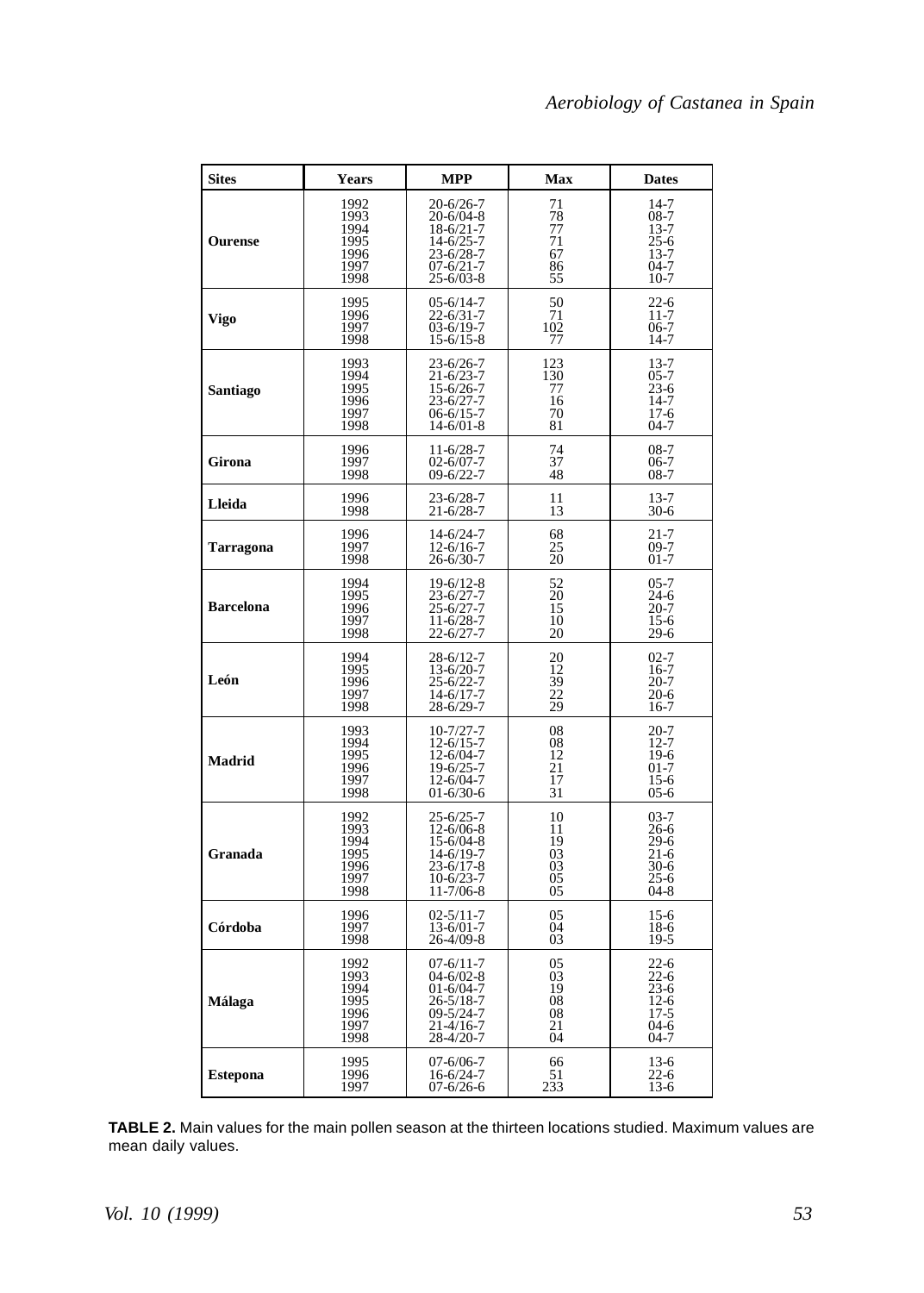The highest values, as well as the highest overall values, often corresponded to the Northwest, as shown in Figure 1 and Table 2. Thus, the highest values were recorded in Santiago de Compostela, with 130 grains/m3 in 1994, in Vigo with 102 grains/m<sup>3</sup> in 1997 or in Ourense, where the highest average pollen count, as will be seen later, was only 86 grains/ m<sup>3</sup> in the same year.

In the Northeast, values were lower; 76 grains/m<sup>3</sup> in Girona in 1996, 68 grains/m<sup>3</sup> in Tarragona in 1996, and only 52 grains/m<sup>3</sup> in 1994 in Barcelona. In central Spain, the most significant results were recorded in Leon, with 39 grains/m3 in 1996, and in Madrid, with 31 grains/m3 in 1998. In the South, no more than 19 grains/m3 were recorded in any year in Granada, Córdoba and Málaga. Significantly, the highest count in Andalusia was recorded in Estepona in 1997 with 233 grains/ $m<sup>3</sup>$ , the highest of the study period. Although this was only one value, higher values are recorded in this town than in the rest of Andalucia.

The period of highest pollen concentration in southern Spain tended to occur earlier than in the northern sampling points. Thus, in places like Estepona or Málaga, these higher values were obtained half–way through June or even in May, whereas in the North, these values were not recorded until the first half of July.

In terms of the sites with the highest annual average counts for different years, Ourense presented the highest average with 855 gp/m3 , followed by Santiago de Compostela, (827 grains/m<sup>3</sup>), Vigo and Girona (700 grains/m3 ), Estepona and Tarragona (300 and 200 grains/m<sup>3</sup>), León, Barcelona, Madrid, Lleida and Málaga (100 grains/m<sup>3</sup>) and finally Granada and Cordoba less than 100 grains/m<sup>3</sup>.

As regards the respective counts at sites where the interannual average is over 500 grains/m3 , a correlation, using the "Statistica" statistic package, was made with the average temperature and rainfall during the main pollination period.

Since the data distribution was not normal, Spearman's non-parametric correlation coefficient was determined. The results show

| Locations    | <b>Ourense</b>      |            | Santiago   |            | Vigo       |            | Girona              |            |
|--------------|---------------------|------------|------------|------------|------------|------------|---------------------|------------|
| Years        | Avg. T <sup>a</sup> | Rainfall   | Avg. $T^a$ | Rainfall   | Avg. $T^a$ | Rainfall   | Avg. T <sup>a</sup> | Rainfall   |
| 1992         | $0.496**$           | $-0.443**$ |            |            |            |            |                     |            |
| 1993         | 0.120               | $-0.564**$ | $-0.133$   | $-0.144$   |            |            |                     |            |
| 1994         | $0.335*$            | $-0.305$   | $0.436**$  | $-0.448**$ |            |            |                     |            |
| 1995         | $0.372**$           | $-0.185$   | 0.000      | 0.289      | 0.116      | $-0.138$   |                     |            |
| 1996         | 0.119               | $-0.375*$  | $0.448**$  | $-0.535**$ | $0.621**$  | $-0.619**$ | $-0.392**$          | $-0.073$   |
| 1997         | $-0.095$            | $-0.267$   | $0.419**$  | $-0.217$   | $0.552**$  | $-0.429**$ | $0.574**$           | $-0.432**$ |
| 1998         | $0.347*$            | $-0.361*$  | $0.937**$  | $-0.260$   | $0.279*$   | $-0.472**$ | 0.159               | $-0.202$   |
| <b>Total</b> | $0.308**$           | $-0.287**$ | $0.270**$  | $-0.155*$  | $0.407**$  | $-0.419**$ | 0.149               | $-0.281**$ |

**TABLE 3.** Spearman's Correlation coefficients for the locations in which the total t. Castanea pollen count is higher. (\* p<0.05, \*\*p<0.01).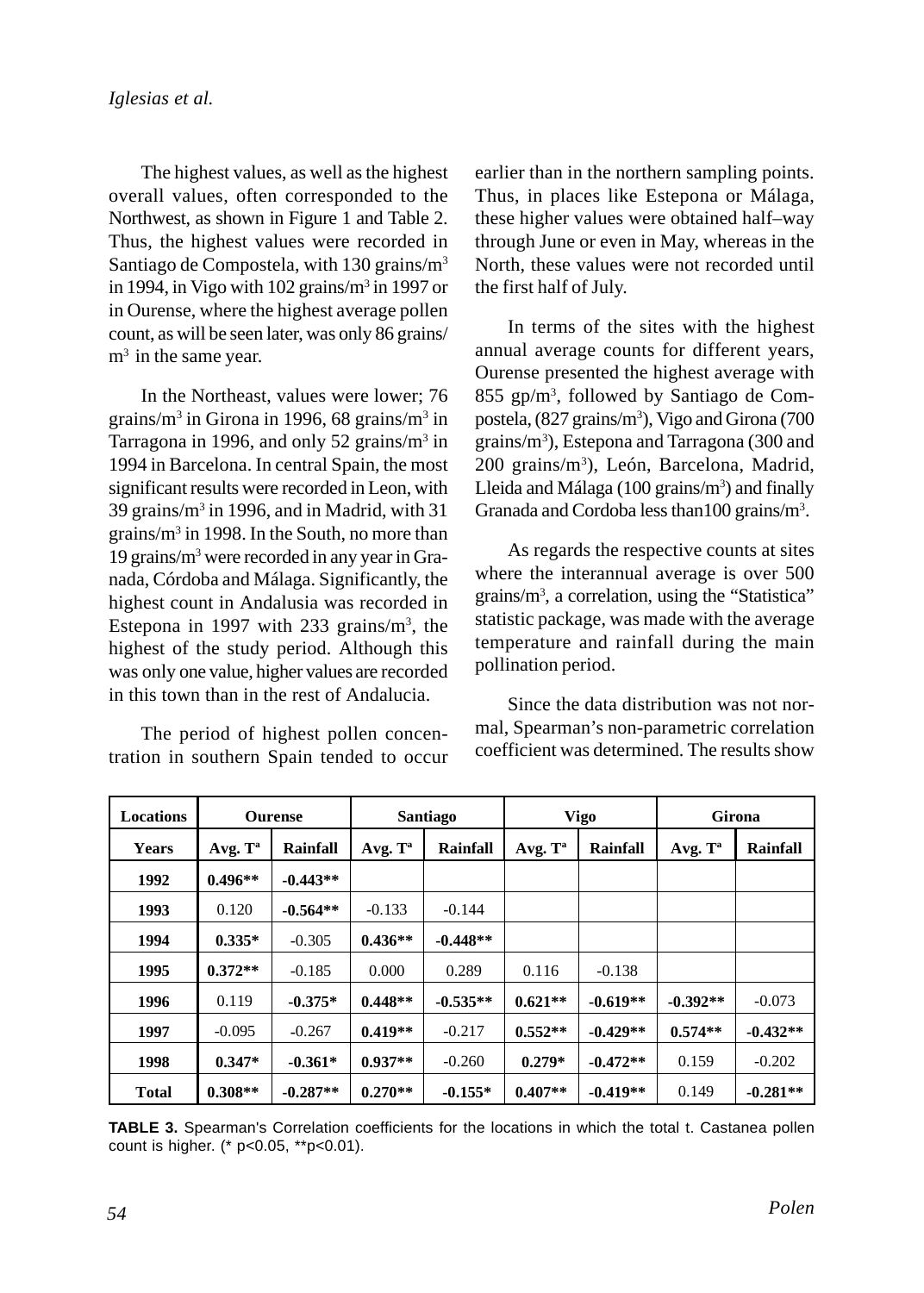the existence of a positive and, in most cases, 99% significant correlation with average temperature, albeit negative with rainfall, such as analyzing the years one by one, as considering all of them together. The results of this correlation test are shown in Table 3.

### **CONCLUSIONS**

In general terms, the interannual behavior of overall pollen counts in the different years and sites studied was similar.

The annual pollen index and the maximum value were always higher in northern locations.

The behavior of the beginning of the main pollen season is different to that of the annual pollen count. In some southern cities such as in Málaga or Córdoba, pollination starts much sooner, even as early as April. In the north, pollination is similar to that of summer trees, since more pollen and peak pollen counts are obtained in June and July.

In general terms, it may be concluded that temperature plays an important role in pollination and, therefore, on the airborne concentration of this pollen type. In this connection, the correlation coefficient provides significant positive values in several cases and at numerous sites.

In contrast, rainfall seems to have a different effect. The value of the correlation coefficient was negative in almost all cases.

Thus, hot summers would appear to foster the presence of this pollen type in the atmosphere, whereas rainfall washes out airborne pollen, prompting a decrease in pollen concentration.

### **ACKNOWLEDGEMENTS**

The authors wish to thank the General Direction of Science and Technology (DGCyT) for funding this project.

#### **REFERENCES**

- BELMONTE, J.; ROURE, J.M.; BOTEY, J. & CADA-HÍA, A. (1995) Aerobiologia de Catalunya. Pont de Suert, Girona, Bellaterra, Barcelona, Tarragona, Roquetes (Tortosa) and Lleida. **REA** 1:87-102.
- BOURGEOIS, C. (1992). **Le chatinier: un arbre, un bois.** IDF, Paris.
- CABEZUDO, B. (1995) . Aerobiología de Andalucía. Vegetación. **REA** 1:13-14.
- CARAMIELLO, R. & GALLESIO, M.T. (1987). **Il castagnio: specie di interesse allergologico.** Riassuti 18º Cogresso della Società Italiana di Allergologia ed Inmunologia Clinica. pp. 28. Firence.
- DOMÍNGUEZ, E.; UBERA, J.L. & GALÁN, C. (1984). **Polen Alergógeno de Córdoba.** Publicaciones del Monte de Piedad y Caja de Ahorros Córdoba, Córdoba.
- DOMÍNGUEZ, E.; GALÁN, C.; VILLAMANDOS, F. & INFANTE, F. (1991). Handling and evaluation of the data from aerobiological sampling. **REA Monographs** 1:1-18.
- FERNÁNDEZ, D. & VALENCIA, M.R. (1995). Red Española de Aerobiología. Estación de la Universidad de León. **Bol. Red Esp. Aerobiol.** 1:81-85.
- GUTIERREZ, M. & NAVARRO P. (1998). Aerobiología en Madrid: Estación Ciudad Universitaria (1995-1996). **Bol. Red Esp. Aerobiol.** 3:85-88.
- ICKOVICH, M.R. & THINBAUDON, M. (1991). Allergenic significance of Fagaceae pollen. In: G. D'AMATO, F.TH. SPIEKSMA & S. BONINI (eds). **Allerllenic pollen and pollinosis in Europe,** pp. 98-108. Blackwell Sci. Pub., Oxford.